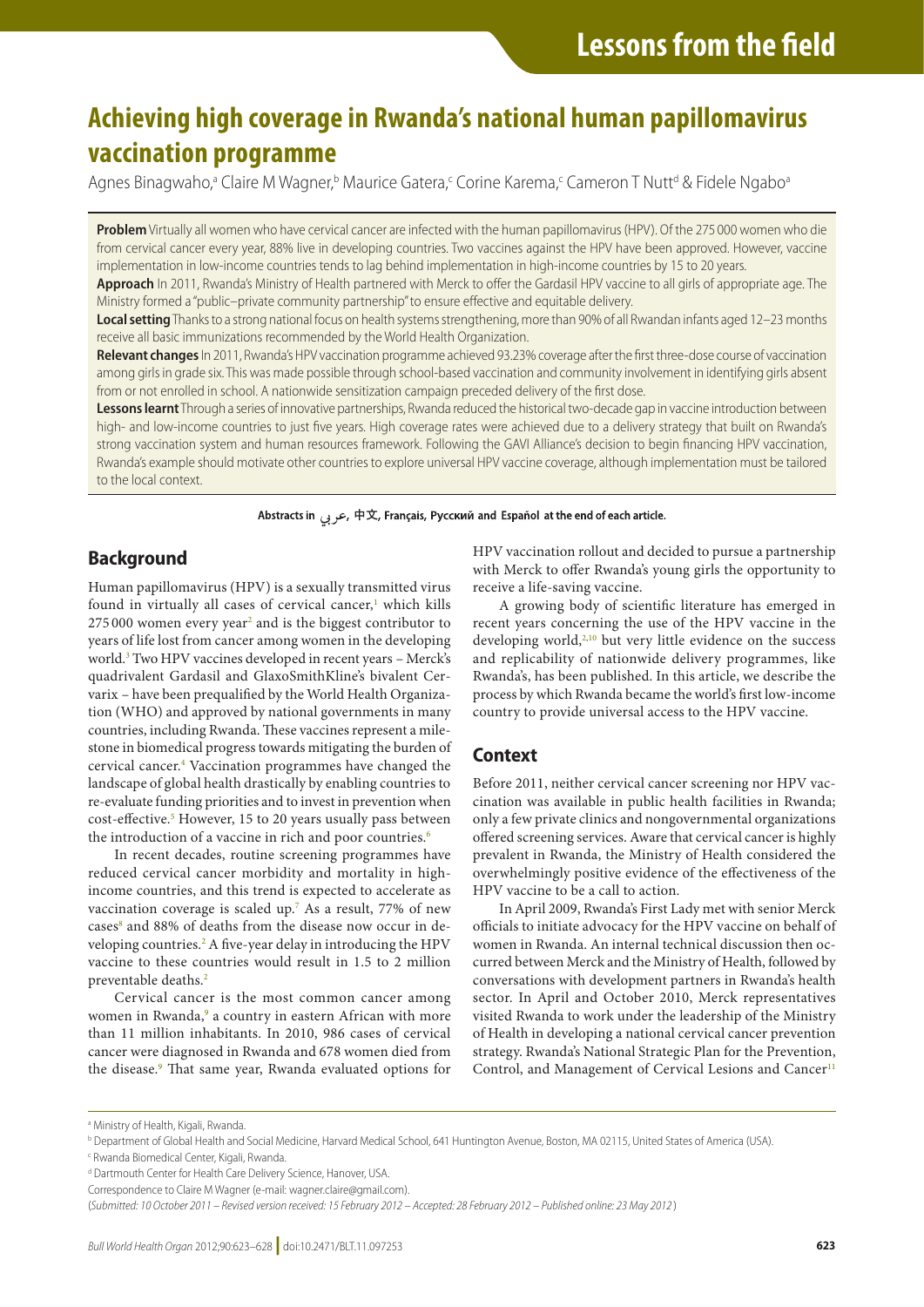includes screening and vaccination programmes for women between 35 and 45 years of age, the specifics of which will be detailed in future articles. A memorandum of understanding signed in December 2010 guaranteed Rwanda three years of vaccinations at no cost and concessional prices for future doses.

On 26 and 27 April 2011, 93 888 Rwandan girls in primary grade six received their first shot of Gardasil with no out-of-pocket payment. Data collected by the Ministry of Health during the first round of vaccination showed that 94 141 girls were present at school and that 4 651 girls were either absent or not enrolled, resulting in a total of 98 792 eligible girls across Rwanda. The programme's first round achieved 95.04% coverage, the second 93.90% and the third, 93.23% [\(Table](#page-1-0) 1).

### **Rwanda's health sector**

Driven by the pursuit of equity, value and quality, the health sector in Rwanda has made immense progress in recent years. Through a decentralization strategy harnessing Rwanda's 45000 community health workers, the Ministry of Health and its partners have succeeded in decreasing the burden of major infectious diseases and have scaled up disease prevention programmes efficiently and effectively. Between 2005 and 2010, Rwanda reduced malaria incidence by 70% and under-five mortality by 50%. The country increased the proportion of infants aged 12–23 months receiving all basic WHO immunizations from 75.2% to 90.1% (with all but oral polio vaccine coverage rates exceeding 95% in 2010) and assured universal access to antiretroviral therapy[.12](#page-4-11)[,13](#page-4-12) Rwanda has also strategically positioned itself to tackle non-communicable diseases by building on its successful integration of infectious disease interventions and primary health care.<sup>14[,15](#page-4-14)</sup>

### **Preparation and implementation**

Three early decisions were crucial to the success of Rwanda's HPV vaccine rollout. First, the Ministry of Health decided in September 2010 to widen its technical working group on vaccinations to include the Ministry of Education, the Ministry of Gender and Family Promotion, the Center for Treatment and Research on AIDS, Tuberculosis,

<span id="page-1-0"></span>

| Table 1. Cumulative human papillomavirus vaccination coverage, by vaccination round, |
|--------------------------------------------------------------------------------------|
| <b>Rwanda, 2011</b>                                                                  |

| Coverage                             | Round 1 | Round 2 | Round 3 |
|--------------------------------------|---------|---------|---------|
| Girls vaccinated in school, no.      | 91752   | 89704   | 88927   |
| Girls vaccinated outside school, no. | 2136    | 3066    | 3180    |
| Total no. of girls vaccinated        | 93888   | 92770   | 92107   |
| Cumulative coverage (%)              | 95.04   | 93.90   | 93.23   |

Malaria, and other Epidemics, and health workers engaged in cancer care. Multidisciplinary subcommittees were tasked with identifying cold chain requirements; numbers of girls in and out of school; nurse and community health worker training capacity; procurement and distribution logistics; a budget for implementation; education and sensitization requirements; and tools for data collection and social mobilization. Committees met as often as needed – often every other day – for about four months. After the memorandum of understanding between Merck and the government of Rwanda was signed, the following two months were spent devising a strategic plan for rollout preparation, implementation and evaluation.

Concurrently, a nationwide population sensitization campaign was planned and undertaken months in advance of vaccination. Speeches by health-care professionals, local government officials, clergy and the First Lady were made to inform parents and children of the new vaccine. Announcements via newspapers, magazines, radio and television were included in the communications strategy. Teachers were trained and encouraged to discuss cervical cancer and the HPV vaccine with students.

With technical assistance from the US Centers for Disease Control and Prevention (CDC) and the International Center for AIDS Care and Treatment Programs (ICAP) at Columbia University, Rwanda's Ministry of Health conducted a situational analysis in March 2011 using in-depth interviews and focus group discussions to assess the knowledge, attitudes and beliefs of key stakeholders pertaining to HPV vaccination. The systematic inclusion of local leaders, community health workers and teachers in the vaccine delivery strategy combined with Merck's in-kind support to constitute a "public-privatecommunity partnership" for effective programme implementation specific to the Rwandan context.

The second major decision was to partner with the Ministry of Education to design a school-based strategy to deliver the standard three doses of the HPV vaccine. Because 98% of Rwandan girls attend primary school, $16$  implementers felt that the highest coverage rates could be attained through schools. Some girls in rural settings are unaware of their exact ages, and a demonstration project in Uganda described difficulties identifying girls through an age-based programme,<sup>10</sup> so Rwanda elected to pursue a grade-based strategy.

Third, the technical working group decided on a multi-phased vaccination strategy spanning three years ([Fig.](#page-2-0) 1). Every year beginning in 2011, girls enrolled in primary grade six will receive the full three-dose course of HPV vaccine. During the programme's second and third years, a "catch-up" phase targeting girls in the third year of secondary school will ensure complete coverage of all pre-adolescent and adolescent girls. In 2014 and beyond, only primary grade six vaccinations will be necessary.

Each course of vaccination takes place over six days: school-based vaccinations across the country during the first two days, out-of-school girls are tracked and vaccinated on the third day, and surveillance of adverse events is conducted over the remaining three days. The vaccination is a voluntary opt-out intervention offered to all girls in the targeted age groups, regardless of their school enrolment status. Parents and guardians had been instructed through the massive communications and media campaigns to accompany their daughters to school on the day when the first dose was going to be administered. If a parent or guardian did not come to the school, the girl did not receive the vaccine. On the days when vaccines are administered, which the schools now designate as educational "health days", local health-care providers and teachers discuss topics pertaining to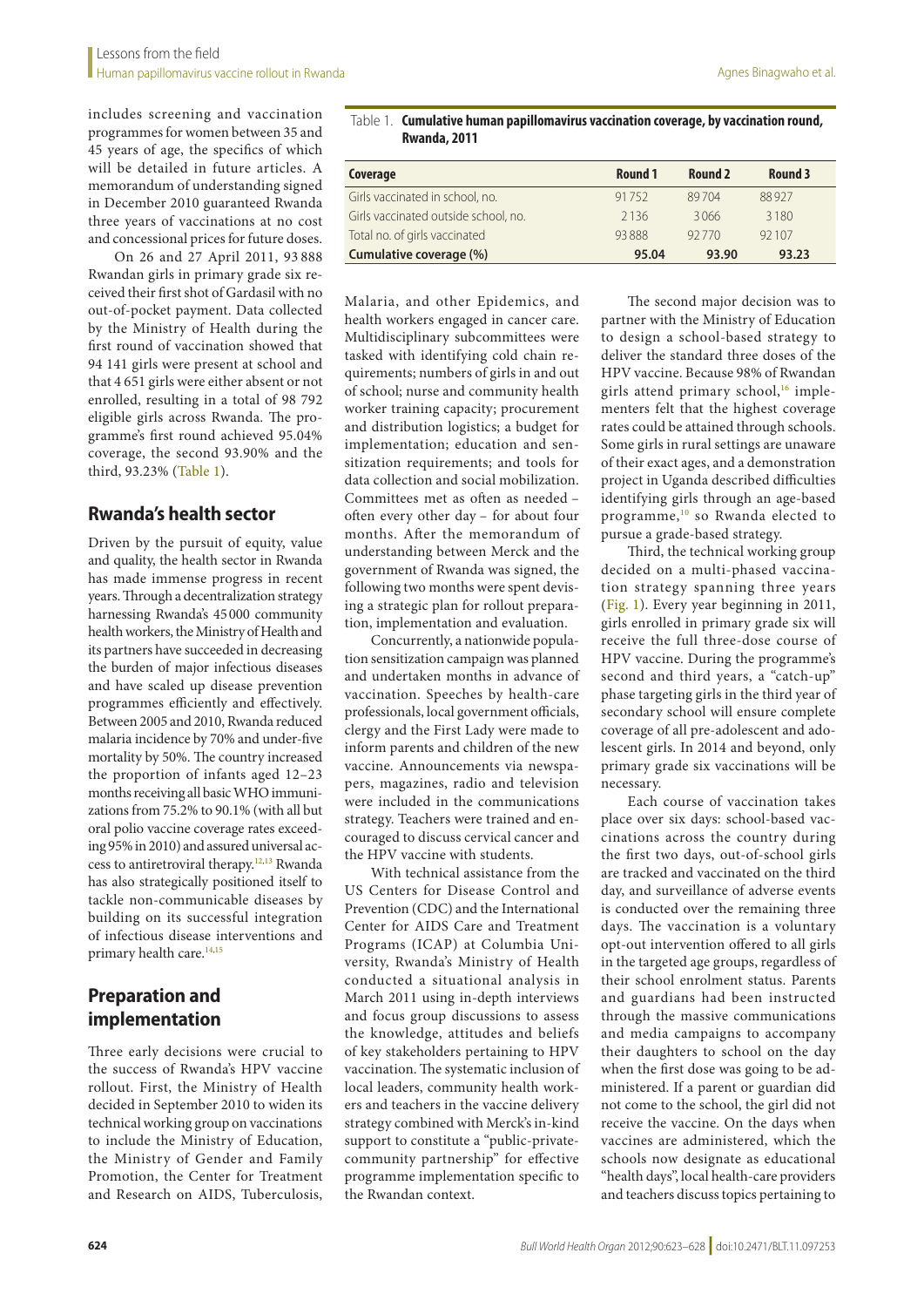<span id="page-2-0"></span>Fig. 1. **Human papillomavirus vaccination rollout phases, Rwanda, 2011–2014**

| School year            | 2011 | 2012 | 2013 | 2014 |
|------------------------|------|------|------|------|
| <b>Primary grade 6</b> |      |      |      |      |
| Secondary grade 3      |      |      |      |      |

### <span id="page-2-1"></span>Table 2. **Human papillomavirus vaccination coverage of girls not enrolled in or absent from school, by vaccination round, Rwanda, 2011**

| Coverage                             | Round 1 | Round 2 | Round 3 |
|--------------------------------------|---------|---------|---------|
| Girls vaccinated outside school, no. | 2136    | 3066    | 3180    |
| Total girls outside school, no.      | 4651    | 3679    | 3734    |
| Coverage of girls outside school (%) | 45.93   | 83.34   | 85.16   |

hygiene, nutrition, infectious diseases and reproductive health.

The vaccination programme technical working group chose to target girls in primary grade six because most of them are not yet sexually active but have reached an appropriate age for initiating sexual education. In Rwanda, the median age of sexual debut is 20.7 years and only 2.7% of girls have had sex by age 15[.13](#page-4-12)

### **Delivery challenges**

During the first phase of the vaccination rollout, one of the greatest challenges faced by implementers was making the population across the country aware of eligibility guidelines for the HPV vaccination. Some parents wanted to have all of their children immunized, and several female teachers in schools where the vaccine was delivered also asked to be vaccinated. Through radio and onsite communication, representatives of the Ministry of Health acknowledged the potential benefit of vaccinating all women at risk for cervical cancer but explained that this national programme was intended only for girls before sexual debut. They also explained that there would be a "catch-up" phase of HPV vaccination targeting third-year secondary school students.

Targeted action was taken for the girls who were sick or otherwise absent from school on vaccination days, in addition to the small number of girls who should be in primary grade six but were not enrolled in school at the time of the vaccination rollout. To make sure that no eligible girls missed the opportunity

to benefit from the vaccine, Rwanda's 45 000 community health workers were mobilized for active tracing of girls who were enrolled in primary grade six but absent on a vaccination day, as well as the small number of girls who were 12 years old but not enrolled in school. After being identified by community health workers, girls from both groups were vaccinated at the local health centre [\(Table](#page-2-1) 2).

### **Resistance**

The HPV vaccine rollout in Rwanda, like other progressive public health policies in Africa, has met with some resistance from the international community.<sup>[17](#page-5-1)</sup> Concerns over the initially high fixed costs of vaccination have led some to suggest that a focus on cervical cancer prevention might detract scarce resources from other more "cost-effective" child health interventions. Indeed, stateof-the-art health technologies are generally expensive and health ministries face difficult choices when making budget allocations. However, Rwanda acted on its decision to tackle non-communicable diseases in a systematic way by accepting Merck's offer to provide free vaccines for the first three years of the HPV vaccination programme. High-level leaders are committed to ensuring the long-term integration of a rights-based cervical cancer prevention, care and treatment programme into the basic package of health services. As more low- and middle-income countries follow Rwanda's example and confront the untallied cost of inaction with respect to cervical cancer, vaccine market dynamics and tiered pricing agreements will most likely drive down vaccine prices in these settings, as has occurred with the pneumococcal conjugate vaccine (which Rwanda was also the first low-income country to roll out).<sup>[18](#page-5-2)</sup>

### **Implications**

A successful nationwide HPV vaccination programme requires a wellestablished vaccine delivery system with adequate cold chain, transportation, human resources and monitoring capacity. Collaboration between public and private institutions within the framework of strong national ownership appears to be a prerequisite for long-term sustainability. To assure high vaccine uptake, the health system should have a strong outreach communication capacity to clearly address questions on the part of girls, parents and health workers about vaccine safety and efficacy and the exclusive focus on young adolescent girls.

Favourable outcomes from HPV vaccine rollouts and similar initiatives do not occur by chance; they result from strong coordination, national ownership, strategic planning, comprehensive monitoring (especially the reporting of side-effects and adverse reactions through teacher training) and good managerial capacity. Senior Ministry of Health officials in Rwanda acknowledged that an emphasis on health systems strengthening by the government, The GAVI Alliance, the President's Emergency Plan for AIDS Relief and The Global Fund to Fight AIDS, Tuberculosis and Malaria was key to the success of HPV vaccine rollout in the country.

We are encouraged by the promising initial results of the HPV vaccination programme in Rwanda, which has attained 93.23% coverage after the first three-dose course of vaccination. Rwanda's example should motivate other countries to expand their vaccination programmes to include the HPV vaccine, with due customization according to their epidemiological, economic, political, and health system contexts, especially now that the GAVI Alliance has included the vaccine in its immunization package and that Merck has lowered the price to 5 United States dollars per dose for GAVI Alliance eligible countries[.19](#page-5-3) ■

**Competing interests:** None declared.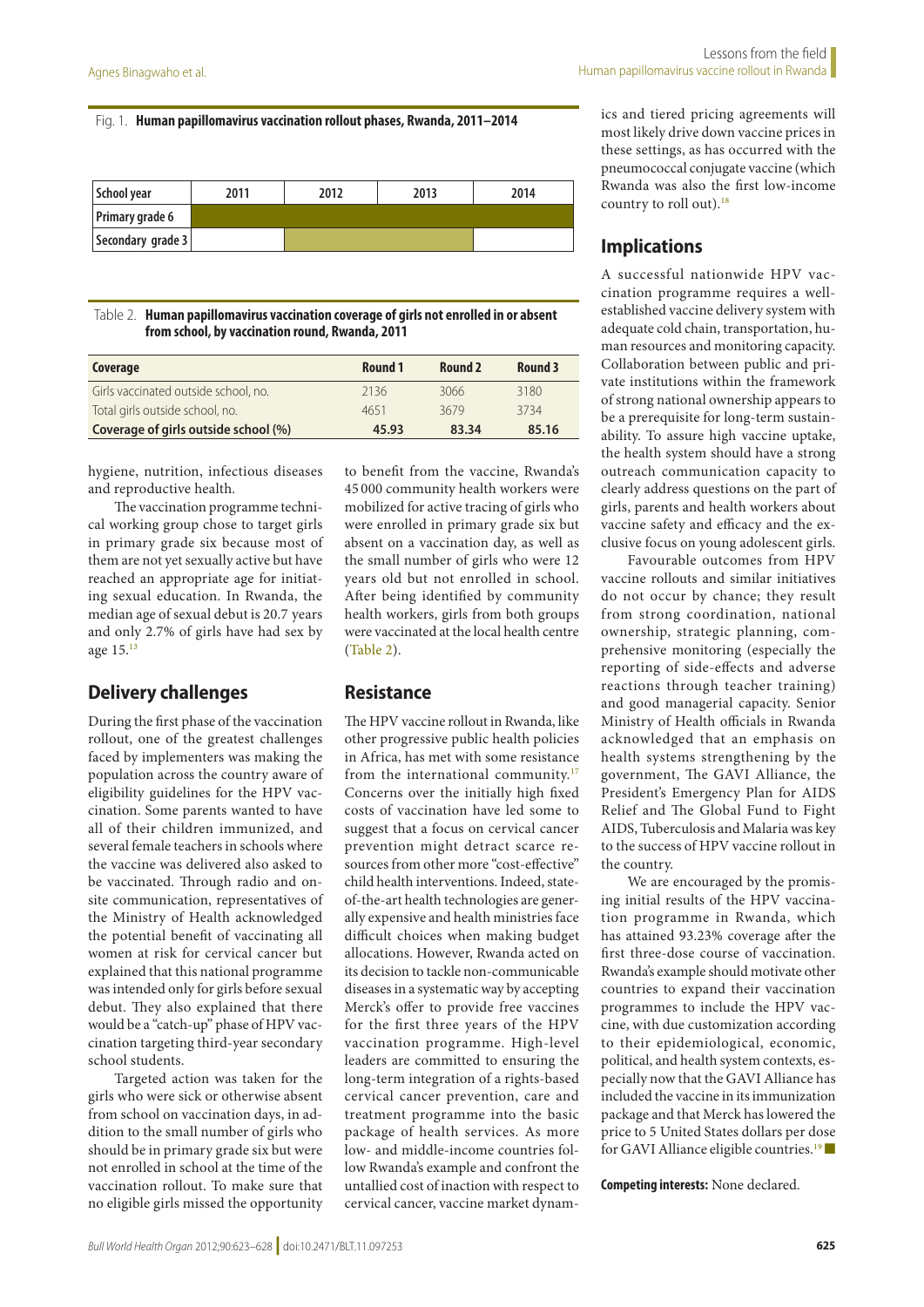**ملخص**

## ً **حتقيق تغطية عالية يف برنامج التمنيع الوطني ضد فريوس الورم احلليمي البرشي يف رواندا**

**التغرّيات ذات الصلة** يف عام ،2011 حقق برنامج التمنيع ضد فيروس الورم الحليمي البشري في رواندا تغطية بنسبة 93.23 ٪ بعد أول دفعة من جرعات اللقاح الثالث بني الفتيات يف الصف السادس. وتحقق هذا من خلال التمنيع المدرسي وإشراك المجتمع املحيل يف حتديد الفتيات املتغيبات عن املدرسة أو غري املسجالت هبا. وسبق إيتاء اجلرعة األوىل محلة توعية عىل الصعيد الوطني. **الدروس املستفادة** خفضت رواندا من خالل سلسلة من الرشاكات االبتكارية ثغرة العقدين التارخيية بالبدء يف استعامل اللقاح بني البلدان مرتفعة ومنخفضة الدخل إىل مخس سنوات فقط. وتعزى .<br>معدلات التغطية العالية التي تم تحقيقها إلى إستراتيجية الإيتاء التي قامت على أساس نظام التمنيع وإطار الموارد البشرية القويين ي<br>في رواندا. وفي أعقاب قرار التحالف العالمي من أجل اللقاحات والتمنيع ببدء تمويل التمنيع ضد فيروس الورم الحليمي البشري، ينبغي أن يدفع نموذج رواندا البلدان الأخرى إلى بحث التغطية الشاملة للقاح فيروس الورم الحليمي البشري على الرغم من ضرورة ملائمة التنفيذ للسياق المحلي.

الشكلة جميع السيدات المصابات بسرطان عنق الرحم تقريباً.<br>المشكلة جميع السيدات المصابات بسرطان عنق الرحم تقريباً. مصابات بعدوى فيروس الورم الحليمي البشري (HPV). وتعيش نسبة 88 % من إمجايل 275000 امرأة تتعرض للوفاة من جراء سرطان عنق الرحم سنويًا في البلدان النامية. وتمت الموافقة على لقاحين لمكافحة فيروس الورم الحليمي البشري. ومع ذلك، يميل تنفيذ اللقاح يف البلدان منخفضة الدخل إىل التأخر عن التنفيذ يف البلدان مرتفعة الدخل بنحو 15 إىل 20 سنة. ا**لأسلوب** في عام 2011، عقدت وزارة الصحة الرواندية شراكة مع ميرك لتوفير لقاح فيروس الورم الحليمي البشري Gardasil ب<br>جميع الفتيات من الأعمار المناسبة. وشكلت الوزارة "شراكة بين ..<br>المجتمع المحلي العام والخاص" لضمان إيتاء اللقاح بشكل فعال وعادل. **املواقع املحلية** بفضل الرتكيز الوطني القوي عىل تعزيز النظم الصحية، حيصل ما يزيد عن 90 % من مجيع الرضع الروانديني الذين ترتاوح أعامرهم بني و 12 23 شهرا عىل مجيع خدمات

摘要

### 卢旺达国家人类乳头瘤病毒疫苗接种计划实现高覆盖率

问题 患有宫颈癌的妇女几乎都受到人类乳头瘤病毒 (HPV)感染。每年有 27.5 万名妇女死于宫颈癌,其中 88%生活在发展中国家。两种预防HPV的疫苗已通过审 批。然而,较之高收入国家,低收入国家的疫苗实施情况 往往要落后15 至20 年。

方法 2011 年,卢旺达卫生部与默克公司合作,为所有适 龄女孩提供加德西HPV疫苗。卫生部形成"公私社区合作 伙伴关系",以确保公平有效地进行疫苗接种。

当地状况 由于国家对强化卫生系统的大力关注,卢旺达所 有12到23个月年龄的婴儿中超过90%接受了世界卫生组织 推荐的所有基本免疫接种。

相关变化 2011 年,卢旺达在对六年级的女孩进行了前

三个疫苗剂量的接种之后, 其HPV疫苗接种计划取得了 93.23%的覆盖率。这是通过基于学校的疫苗接种和社区参 与确定女孩是否缺课或是没有入学得以实现的。在进行第 一剂量接种之前开展了全国性的皮试活动。

التمنيع التي توصي بها منظمة الصحة العالمية.

经验教训 通过一系列的创新合作伙伴关系,卢旺达把历史 上高收入和低收入国家之间疫苗引进方面二十年的差距缩 短为短短五年。由于在卢旺达强有力的疫苗接种系统和人 力资源框架中建立了实施战略,所以取得了高覆盖率。在 全球疫苗免疫联盟决定开始为HPV免疫筹资之后,尽管实 施方案必须因地制宜,卢旺达的例子仍会调动其他国家探 索普遍的HPV疫苗接种覆盖率。

### **Résumé**

**Atteinte d'un niveau de couverture élevé pour le programme national rwandais de vaccination contre le papillomavirus humain** 

**Problème** Pratiquement toutes les femmes touchées par le cancer du col de l'utérus sont infectées par le virus du papillome humain (VPH). Parmi les 275 000 femmes qui meurent chaque année d'un cancer du col utérin, 88% d'entre elles vivent dans des pays en voie de développement. Deux vaccins contre le VPH ont été approuvés. Toutefois, l'instauration du vaccin dans les pays à revenu faible reste à la traîne depuis 15 à 20 ans par rapport à sa mise en œuvre dans les pays à revenu élevé.

**Approche** En 2011, le ministère de la Santé du Rwanda a créé un partenariat avec Merck pour offrir le vaccin Gardasil contre le VPH à toutes les filles d'âge approprié. Le ministère a établi un «partenariat communautaire public-privé» pour en assurer une délivrance efficace et équitable.

**Environnement local** Grâce à un effort national majeur en matière de renforcement des systèmes de santé, plus de 90% de tous les nourrissons rwandais âgé de 12 à 23 mois reçoivent l'ensemble des vaccins de base recommandés par l'Organisation mondiale de la Santé.

**Changements significatifs** En 2011, le programme rwandais de vaccination contre le VPH a atteint une couverture de 93,23% après la première cycle de trois doses de vaccin parmi les filles de niveau CM2. Cela a été rendu possible grâce à une vaccination en milieu scolaire et à l'implication communautaire dans l'identification des filles absentes ou non inscrites à l'école. Une campagne nationale de sensibilisation a précédé l'administration de la première dose.

**Leçons tirées** Grâce à une série de partenariats novateurs, le Rwanda a réduit l'écart historique de deux décennies à seulement cinq ans quant à l'introduction d'un vaccin dans les pays à revenu élevé et faible. Des taux de couverture élevés ont été atteints grâce à une stratégie de délivrance basée sur un système de vaccination solide au Rwanda et à une organisation efficace des ressources humaines. Suite à la décision de l'Alliance GAVI d'initier le financement de la vaccination contre le VPH, l'exemple du Rwanda devrait inciter d'autres pays à envisager une couverture totale du vaccin contre le VPH, bien que la mise en œuvre doive être adaptée au contexte local.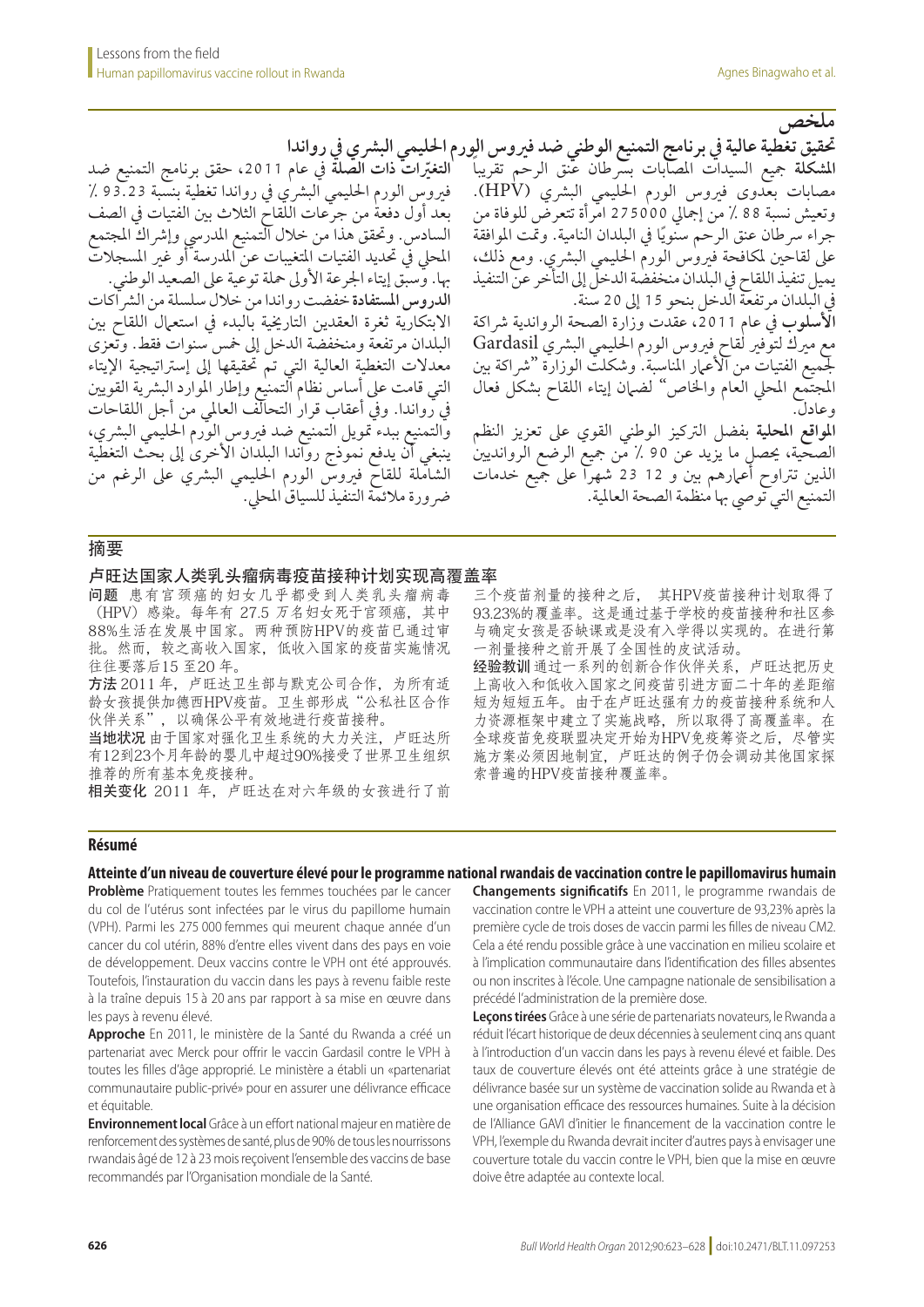### **Резюме**

**Широкий охват национальной программой вакцинации против вируса папилломы человека в Руанде**

**Проблема** Практически все женщины, у которых диагностирован рак шейки матки, инфицированы вирусом папилломы человека (ВПЧ).Из275 000женщин, которые ежегодно умирают от рака шейки матки,88%живут в развивающихся странах. Были одобрены две вакцины против ВПЧ.Тем не менее, страны с низким уровнем дохода имеет тенденцию отставать в вопросах вакцинации от стран с высоким доходом на 15-20 лет.

**Подход** В 2011 году Министерство здравоохранения Руанды в сотрудничестве с компанией Merck начало программу вакцинации для всех девочек соответствующего возраста вакциной Гардасил (Gardasil) против ВПЧ. Министерство создало«государственночастное партнерство», чтобы обеспечить эффективную и равную вакцинацию.

**Местные условия** Благодаря пристальному вниманию государства к укреплению систем здравоохранения более 90% детей в Руанде получают все основные прививки, рекомендованные Всемирной организацией здравоохранения.

**Осуществленные перемены** В 2011 г.программа вакцинации

против ВПЧ в Руанде охватила первой из трех доз вакцины 93,23% девочек, учащихся в шестых классах. Это стало возможным благодаря школьной вакцинации и участию общественности в нахождении девочек, которые отсутствовали или вообще не ходили в школу. Введению первой дозы предшествовала общенациональная кампания сенсибилизации.

**Выводы** С помощью ряда инновационных партнерств Руанде удалось за пять лет сократить исторический разрыв в вопросах вакцинации размером в два десятилетия, существующий между странами с высоким и низким уровнем дохода. Высокие показатели охвата были достигнуты за счет стратегии, построенной на сильной системе вакцинации в Руанде и высоком человеческом потенциале. Вслед за решением Альянса GAVI начать финансирование вакцинации против ВПЧ, пример Руанды должен мотивировать другие страны рассмотреть вопрос универсального охвата вакциной против ВПЧ, однако реализация данных мероприятий должна быть адаптирована к местным условиям.

### **Resumen**

### **Cómo alcanzar una cobertura elevada en el programa nacional de vacunación contra el virus del papiloma humano en Rwanda**

**Situación** Casi todas las mujeres que tienen cáncer cervicouterino están infectadas con el virus del papiloma humano (VPH). De las 275 000 mujeres que fallecen anualmente debido al cáncer cervicouterino, el 88% vive en países en desarrollo. Se han aprobado dos vacunas contra el VPH, no obstante, la implantación de la vacuna en países de ingresos bajos tiende a quedar entre 15 y 20 años por detrás de su aplicación en países de ingresos altos.

**Enfoque** En 2011, el Ministerio de Sanidad de Rwanda se asoció con Merck para ofrecer la vacuna Gardasil contra el VPH a todas las niñas en la edad adecuada. El Ministerio formó una «asociación comunitaria públicoprivada» para garantizar un reparto eficaz y equitativo de la misma.

**Marco regional** Más del 90% de los niños de 12 a 23 meses de edad en Rwanda ha recibido todas las vacunas básicas recomendadas por la Organización Mundial de la Salud gracias a los esfuerzos gubernamentales por mejorar los sistemas sanitarios.

**Cambios importantes** El programa de vacunación contra el VPH en

Rwanda alcanzó una cobertura del 93,23% entre las niñas de sexto curso en el año 2011 al cabo de la primera ronda de vacunación con las tres dosis. Esto fue posible a través de la vacunación escolar y gracias a la participación de la comunidad para identificar a las niñas que faltaban o no estaban matriculadas en el colegio. Una campaña de sensibilización a escala nacional precedió la entrega de la primera dosis.

**Lecciones aprendidas** A través de una serie de asociaciones innovadoras, Rwanda redujo a tan solo cinco años la brecha histórica de dos décadas en cuanto a la introducción de la vacuna entre países de ingresos altos y bajos. Una estrategia de reparto construida sobre el sólido sistema de vacunación y el marco de recursos humanos de Rwanda permitió alcanzar una cobertura elevada. Siguiendo la decisión de la GAVI Alliance de comenzar a financiar la vacuna contra el VPH, el ejemplo de Rwanda debería animar a otros países a investigar la cobertura de la vacuna universal contra el VPH, aunque su aplicación deberá adaptarse al contexto local.

#### **References**

- <span id="page-4-0"></span>1. Walboomers JM, Jacobs MV, Manos MM, Bosch FX, Kummer JA, Shah KV et al. Human papilloma virus is a necessary cause of invasive cancer worldwide. *J Pathol* 1999;189:12–9. doi:[10.1002/\(SICI\)1096-](http://dx.doi.org/10.1002/(SICI)1096-9896(199909)189:1<12::AID-PATH431>3.0.CO;2-F) [9896\(199909\)189:1<12::AID-PATH431>3.0.CO;2-F](http://dx.doi.org/10.1002/(SICI)1096-9896(199909)189:1<12::AID-PATH431>3.0.CO;2-F) PMID[:10451482](http://www.ncbi.nlm.nih.gov/pubmed/10451482)
- <span id="page-4-1"></span>2. Ferlay J, Shin H, Bray F, Forman D, Mathers C, Parkin D. Estimates of worldwide burden of cancer in 2008: GLOBOCAN 2008. *Int J Cancer* 2010;127:2893–917. doi:[10.1002/ijc.25516](http://dx.doi.org/10.1002/ijc.25516) PMID[:21351269](http://www.ncbi.nlm.nih.gov/pubmed/21351269)
- <span id="page-4-2"></span>3. Agosti JM, Goldie SJ. Introducing HPV vaccine in developing countries – key challenges and issues. *N Engl J Med* 2007;356:1908–10. doi:[10.1056/](http://dx.doi.org/10.1056/NEJMp078053) [NEJMp078053](http://dx.doi.org/10.1056/NEJMp078053) PMID[:17494923](http://www.ncbi.nlm.nih.gov/pubmed/17494923)
- <span id="page-4-3"></span>4. Schiffman M, Wacholder S. Success of HPV vaccination is now a matter of coverage. *Lancet Oncol* 2012;13:10–2. doi[:10.1016/S1470-2045\(11\)70324-2](http://dx.doi.org/10.1016/S1470-2045(11)70324-2) PMID:[22075169](http://www.ncbi.nlm.nih.gov/pubmed/22075169)
- <span id="page-4-4"></span>5. Ehreth J. The global value of vaccination. *Vaccine* 2003;21:596–600. doi:[10.1016/S0264-410X\(02\)00623-0](http://dx.doi.org/10.1016/S0264-410X(02)00623-0) PMID:[12531324](http://www.ncbi.nlm.nih.gov/pubmed/12531324)
- <span id="page-4-5"></span>6. *Raising the profile of pneumococcal disease: collaborations in communications efforts 2003–2008*. Baltimore: PneumoADIP & GAVI; 2009.
- <span id="page-4-6"></span>7. *Human papillomavirus (HPV) vaccine background paper*. Geneva: World Health Organization; 2008. Available from: [http://www.who.int/](http://www.who.int/immunization/documents/HPVBGpaper_final_03_04_2009.pdf) [immunization/documents/HPVBGpaper\\_final\\_03\\_04\\_2009.pdf](http://www.who.int/immunization/documents/HPVBGpaper_final_03_04_2009.pdf) [accessed 4 April 2012].
- <span id="page-4-7"></span>8. Forouzanfar M, Foreman K, Delossantos A, Lozano R, Lopez A, Murray C et al. Breast and cervical cancer in 187 countries between 1980 and 2010: a systematic analysis. *Lancet* 2011. Epub 14 Sept
- <span id="page-4-8"></span>9. World Health Organization [Internet]. Human papillomavirus and related cancers in Rwanda: summary report 2010. Geneva: WHO/ICO Information Centre on HPV and Cervical Cancer. Available from: [www.who.int/hpvcentre](http://www.who.int/hpvcentre) [accessed 4 April 2012].
- <span id="page-4-9"></span>10. LaMontagne DS, Barge S, Le NT, Mugisha E, Penny ME, Gandhi S et al. Human papillomavirus vaccine delivery strategies that achieved high coverage in low- and middle-income countries. *Bull World Health Organ* 2011;89:821–30. doi:[10.2471/BLT.11.08986](http://dx.doi.org/10.2471/BLT.11.08986) PMID[:22084528](http://www.ncbi.nlm.nih.gov/pubmed/22084528)
- <span id="page-4-10"></span>11. *National Strategic Plan for Prevention, Control, and Management of Cervical Lesions and Cancer*. Kigali: Ministry of Health; 2010.
- <span id="page-4-11"></span>12. *Rwanda Demographic and Health Survey 2005*. Calverton: National Institute of Statistics of Rwanda & Macro International, Inc.; 2006.
- <span id="page-4-12"></span>13. *Rwanda Demographic and Health Survey 2010*. Calverton: National Institute of Statistics of Rwanda & Macro International, Inc.; 2012.
- <span id="page-4-14"></span><span id="page-4-13"></span>14. Price JE, Leslie JA, Welsh M, Binagwaho A. Integrating HIV clinical services into primary health care in Rwanda: a measure of quantitative effects. *AIDS Care* 2009;21:608–14. doi:[10.1080/09540120802310957](http://dx.doi.org/10.1080/09540120802310957) PMID[:19444669](http://www.ncbi.nlm.nih.gov/pubmed/19444669)